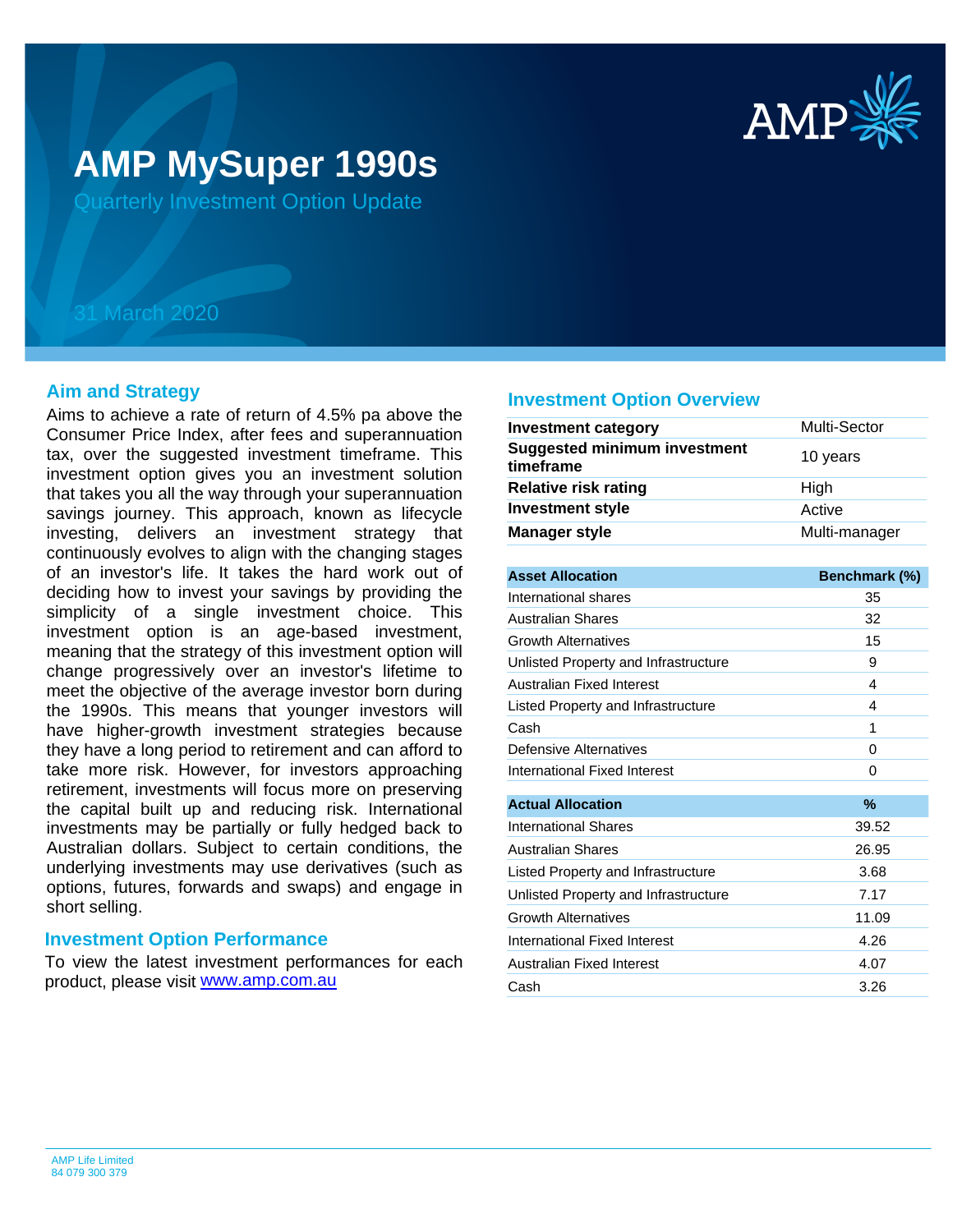### **Fund Performance**

AMP MySuper 1990s delivered a -13.6% return over the first quarter of 2020 as the world economy was brought to a standstill by the COVID-19 pandemic. Despite diversification and active management lessening the impact, the swiftness and severity of the disease all but erased the returns generated in 2019 as share markets fell sharply.

The start of the year saw concerns shift from trade and geo-politics to COVID-19 and its effect on the global economy. As infection rates and the number of countries impacted increased exponentially, the disease evolved from a primarily China-centric issue to a catalyst for global recession. In this environment, growth assets experienced extreme volatility and tight liquidity conditions. Despite record fiscal stimulus packages by global governments, and further rate cuts and quantitative easing by central banks to ease the economic impact, both developed and emerging market shares fell 20% and 19% respectively (in local currencies terms), with the Australian share market following suit. However, direct property and infrastructure assets reduced portfolio volatility as returns from direct assets are less sensitive to sharp market moves.

The outlook for 2020 has suffered greatly as the severity and duration of the pandemic remains unclear. Markets are likely to be volatile in the months ahead. AMP MySuper 1990s now has a below neutral exposure to shares. We have also increased exposures to defensive assets, such as cash, given the risk-adverse environment, while maintaining broad exposures to alternative assets such as direct property, infrastructure and hedge funds which allow us to manage portfolio risk in periods of share market volatility. It is important for young members to remember that these market shocks do not last forever and to remain focussed on the long term.

#### **Market Review**

The first quarter of 2020 began with the renewed conflicts between the US and Iran and the US-China trade tensions which were later resolved and share markets were encouraged by initial signs the global economy was improving. However, as March approached, the global surge in COVID-19 cases outside of China led to a pandemic. At the end of the quarter, despite the continued rise in new COVID-19 cases (especially in the US and Italy) and signs of a slowdown in global economic activity, share markets had a strong rebound in response to further announcements of unprecedented stimulus measures by governments and central banks.

The Federal Reserve reduced interest rates by a further 100 basis points to 0.00%–0.25% and commenced its quantitative easing. The US government announced the largest fiscal package, worth \$US2 trillion. The Bank of Canada lowered its overnight rate target to 0.75% and launched a credit facility program.

In Europe, the UK officially left the European Union on 31 January. The European Central Bank launched a new Pandemic Emergency Purchase Programme, worth €750 billion. The Bank of England lowered its Bank Rate further and launched a new substantial quantitative easing program whilst the UK government announced it credit guarantees.

In Asia, China's central bank announced a reduction in reserve ratios for banks. The Bank of Japan provided a significant liquidity injection and expanded its quantitative easing program.